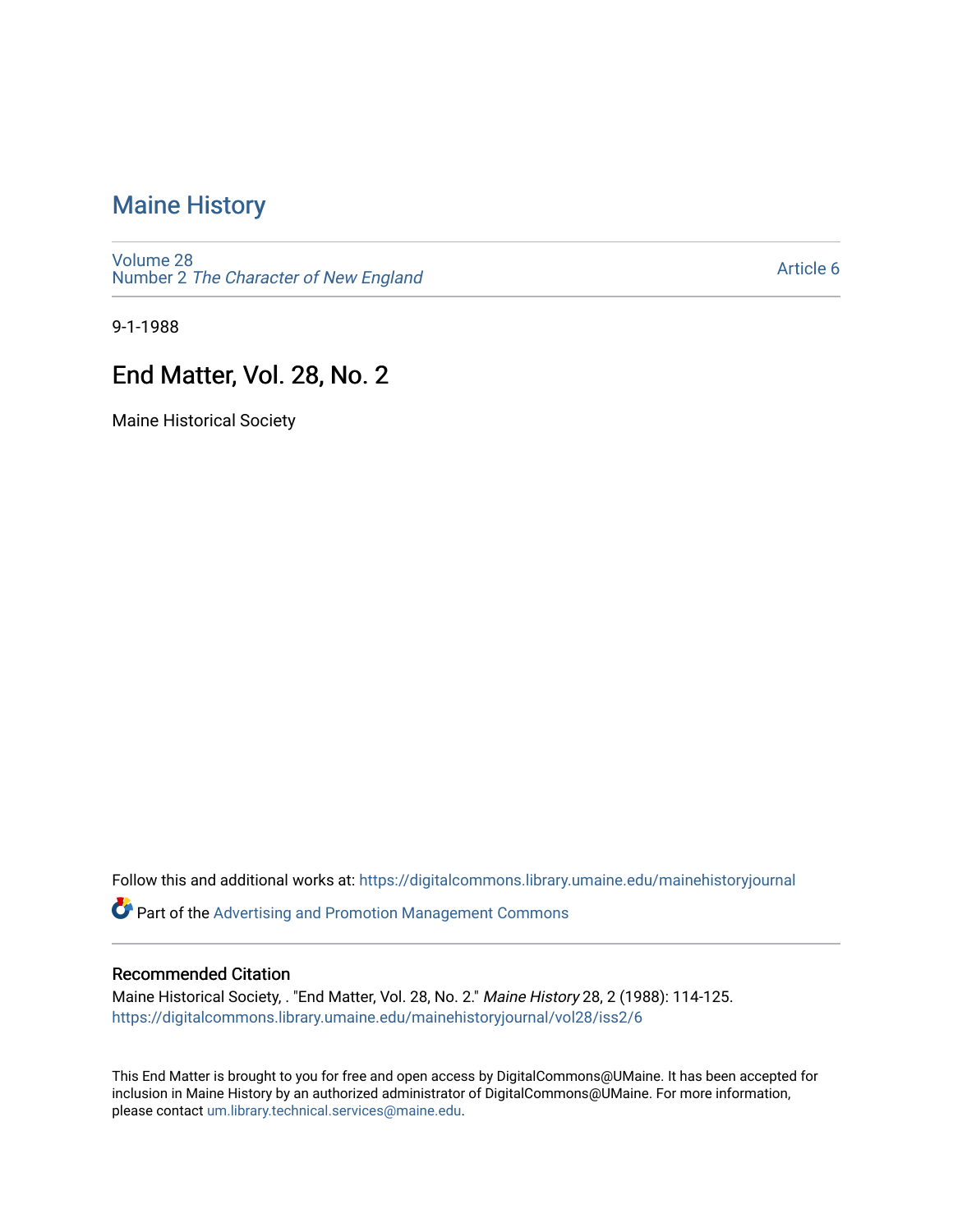#### **MAINE HISTORICAL SOCIETY PUBLICATIONS LIST**

Barrels *Sc* Daring \$2.00 **Canals & Inland Waterways of Maine** A Down-East Yankee (Paper, 1920) The Wadsworth-Longfellow House The Blaine House (Paper, 1974) (Cloth, 1982) \$.75 (Paper, repr. 1973) \$1.00 \$10.00 \$2.50 The Maine Bicentennial Atlas (Paper, 1976) \$10.00 The Letters of Thomas Gorges (Cloth, 1978) \$10.00 Letters of Peleg Wadsworth to his son, John (Paper, 1961) Maine Composers & Their Music, Volume 2 (Paper, 1976) \$.50 \$.50 Longfellow's Portland and Portland's Longfellow (Paper, 1988) \$3.95 Maine in the Age of Discovery (Paper, 1988) \$14.00 Maine in the Early Republic (Hardcover, 1988) \$29.95 New Men, New Issues: The Formation of the Republican Party in Maine \$15.50 The Longfellow House Garden Books (Paper, 1983) \$1.25 A Rising Sun: Maine Commemorates the Bicentennial of the U. S. Constitution \$5.00 MAINE BIBLIOGRAPHICAL GUIDE SERIES — Maine Shipbuilding: A Bibliographic Guide (Paper, 1974) \$4.00 The Federal *Sc* Jeffersonian Period: A Bibliographical Guide (Paper, 1974) \$4.00 Maine Genealogy: A Bibliographical Guide (Paper, 1985) \$4.00 Maine in the Civil War: A Bibliographical Guide (Paper, 1985) \$4.00 Indians of Maine & the Atlantic Provinces (Paper, 1977) \$4.00 Maine Bibliographies (Paper, 1973) \$4.00 Lumbering & the Maine Woods (Paper, 1971) \$4.00 Order from: MAINE HISTORICAL SOCIETY 96 Congress Street Portland, ME 04101 Maine residents must add 5% sales tax.

There is a 10% members discount on these publications.

Checks are payable to the Maine Historical Society.

Postage charges are \$1.25 for the first title, 50 $\epsilon$  for each additional title up to \$3.00.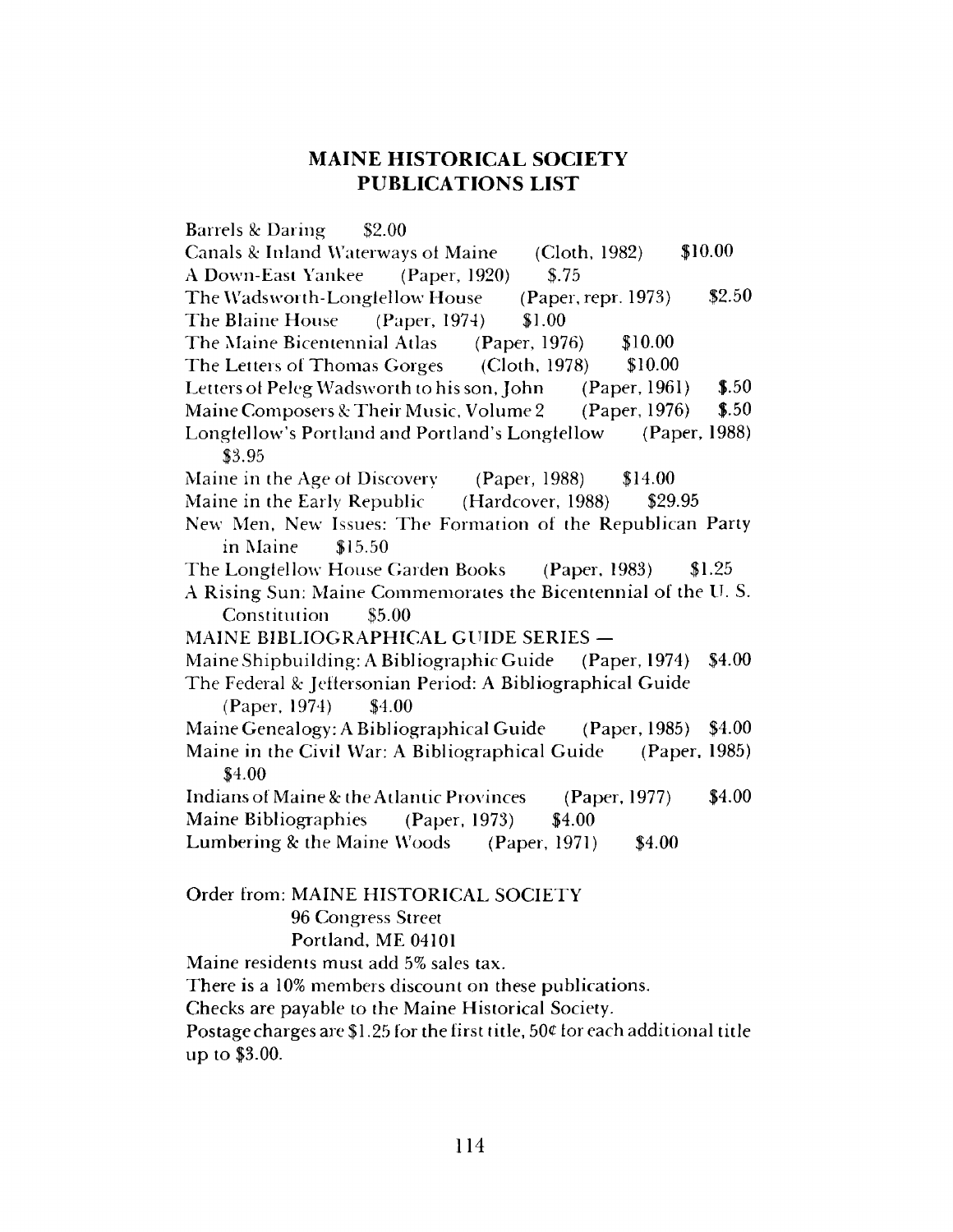## **UNIVERSITY PRESS OF New England**



#### Three new books on Maine . . .

#### **John Josselyn, Colonial Traveler** *A Critical Edition of Two Voyages to New-England* **PAUL J. LINDHOLDT,** *editor*

An English aristocrat, Josselyn visited **the newly-settled province of Maine from 1638-39 and again from 1663-71. Here is a welcome new edition of his unusual descriptions of the flora and fauna, folklore, and Indian and Puritan cultures of that time. \$27.95**



#### **The Lobster Gangs of Maine JAMES ACHESON**

**An anthropologist describes the working world of Maine lobstermen, focusing on the intricate network of community and personal ties that determine success or failure. Illus. \$9.95 paper / \$20.00 cloth**

**Maine in the Early Republic** *From Revolution to Statehood* **CHARLES E. CLARK, JAMES S.LEAMON, and KAREN BOWDEN,** *editors*

*A* wide-ranging, lavishly illustrated book on the political, economic, and social forces at work during the dynamic four decades preceding Maine statehood. Original essays by noted scholars complement a remarkable collection of art and artifacts.

#### *CONTRIBUTORS*

- **Karen Bowden**
- **Joyce Butler**
- **Richard M. Can dee**
- **Charles E. Clark**
- **Dorsey R. Kleitz**
- **James S. Leamon**
- **Stephen A. Marini**
- **Richard Moss**
- **Carolyn Parsons**
- **David C. Smith**
- **Alan S. Taylor**
- **Laurel Thatcher Ulrich**
- **David H. Watters**

*Published for the Maine Historical Society and the Maine Humanities Council.* **104 illus. (15 color). \$29.95**

University Press of New England, 17<sup>%</sup> Lebanon St., Hanover, NH 03755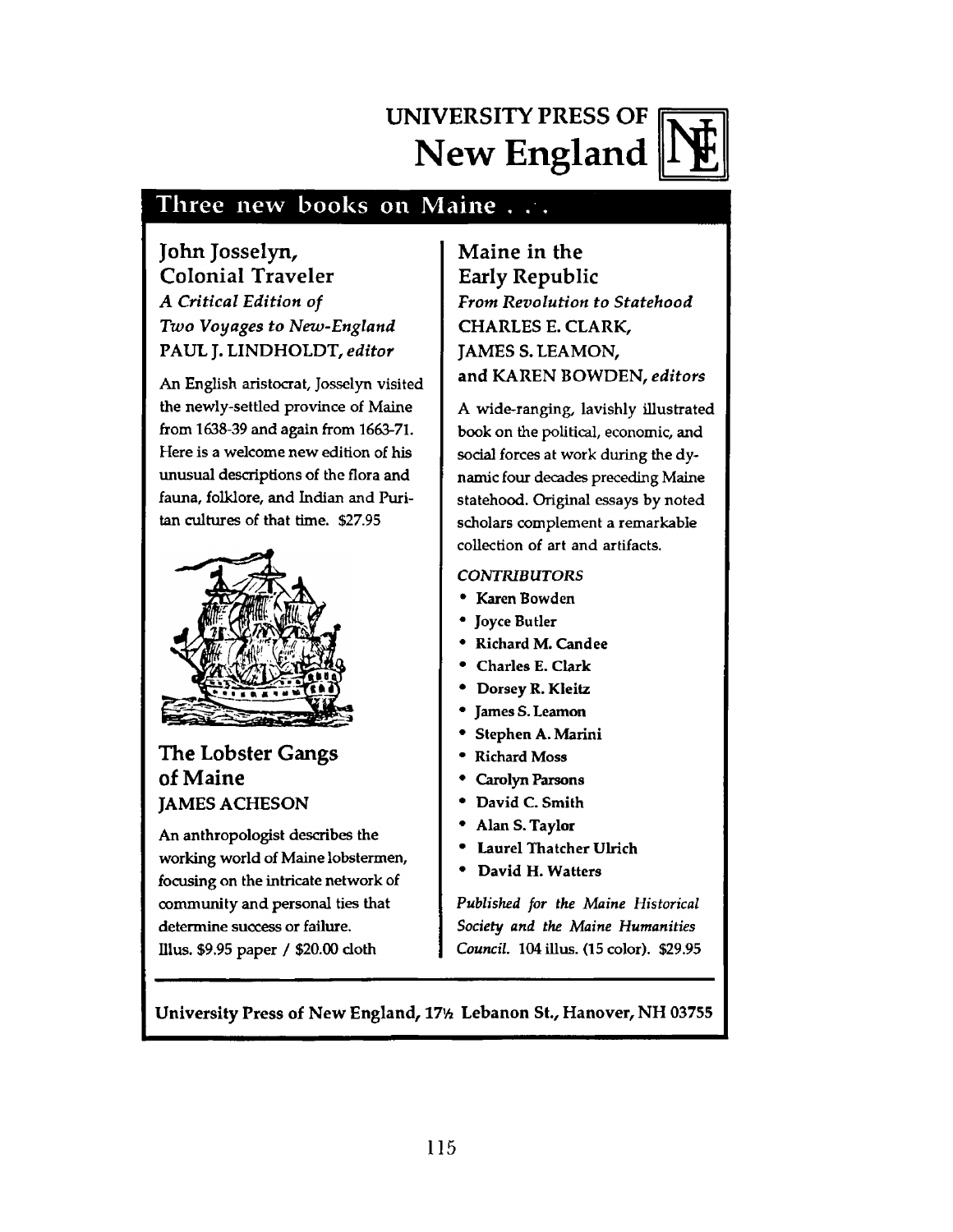#### **NEW MAINE HISTORY**

*—from Maine!*

#### **Aroostook: A Century of Logging in Northern Maine** Richard W. Judd

*<sup>J</sup>* --------------------------

Aroostook County, Maine, on New England's northern rim, has always had a character of its own. A frontier long after the rest of the eastern seaboard was settled, Aroostook subsequently evolved a unique international character as a result of active trade with its downriver neighbor, New Brunswick.

Richard Judd's new book explores the development of Aroostook in the years 1831-1931, tracing the lumbering industry from its beginnings through its peak expansion and up to the devastation of the Depression years. As Judd's concluding chapter shows, if modem Aroostook bears only slight resemblance to its pioneering days, the people of Aroostook County can still draw on a legacy of frontier community spirit and independent initiative in meeting new challenges.

351 pages, 32 illustrations  $$27.50$  hardcover

\$17.95 paperback

#### **Bangor, Maine, 1769-1914: An Architectural History** Deborah Thompson

A "comprehensive history of Bangor's rich architectural heritage from 1769 to the First World War. Closely tying the lavishness of local architecture with the city's economic boom, the book works to tell the history of this one-time lumber capital during its heyday *' —Down East* Magazine

"Deborah Thompson's long-awaited book stands virtually alone as a comprehensive reference to the architecture of a Maine city . No one has dissected a community's building history in as much detail as Dr. Thompson . Invaluable to scholars throughout the country." *—Maine Preservation News*

723 pages, 558 illustrations  $$75.00$  hardcover

*Now available from your bookseller or*

The University of Maine Press Alumni Hall Orono, Maine 04469 (207) 581-1408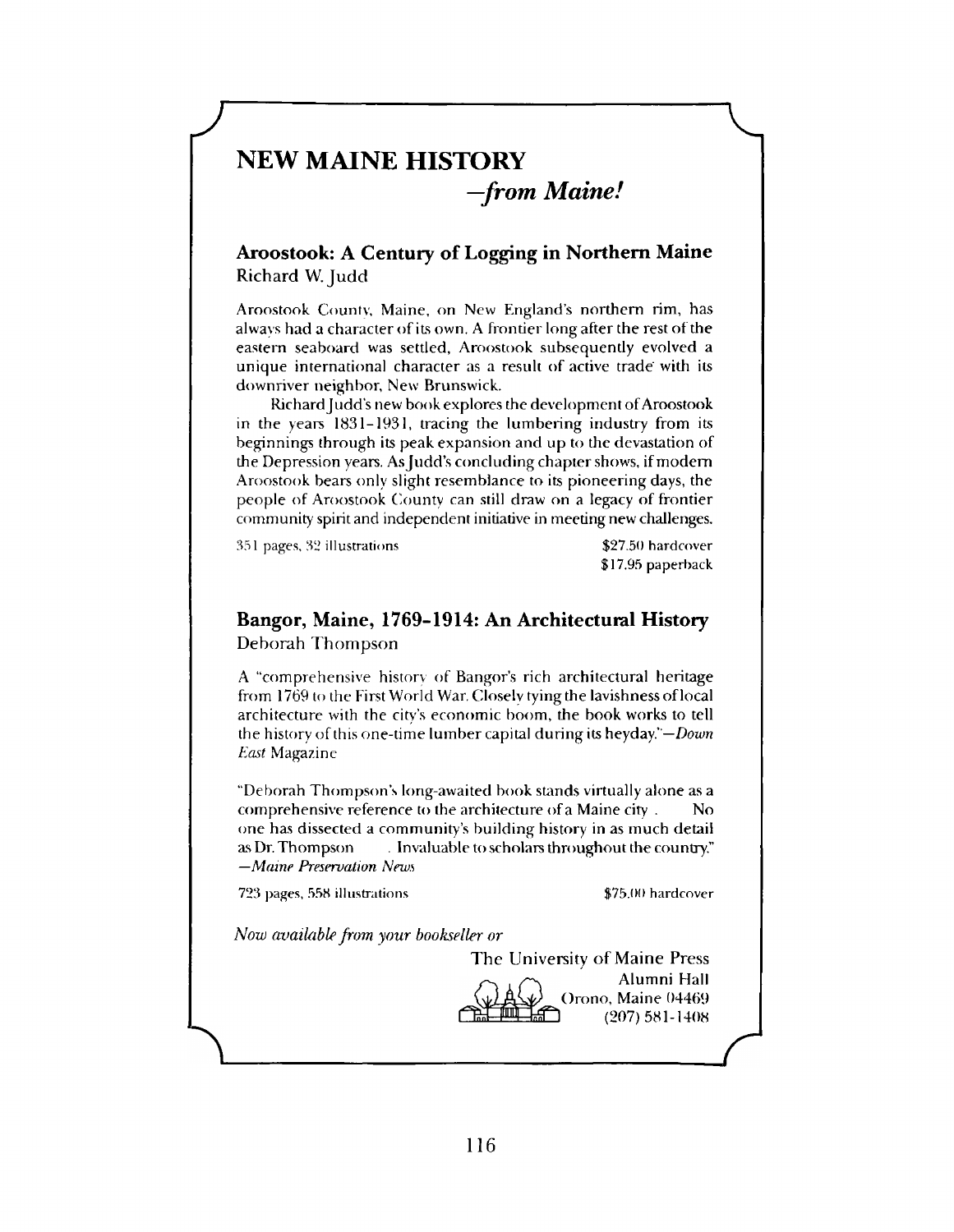#### EARLY FAMILIES OF SANFORD-SPRINGVALE, MAINE by Frederick R. Boyle, C.G.

A new book containing genealogies of 86 Sanford and Springvale, ME families with births up to 1900, inc., Allen, Bedell, Bennett, Cram, Frost, Gowen, Getchell, Harmon, Johnson, Littlefield, Merrifield, Moulton, Shaw, Tebbetts, Thompson, Witham. Sources include vital, census, land and probate records.

Hardbound; fully indexed; 5 maps. Avail. May 1, 1988 from author: 16 Joy St., Springvale, ME 04083. Price: \$47.25 inc. tax; \$1.50 add. post.

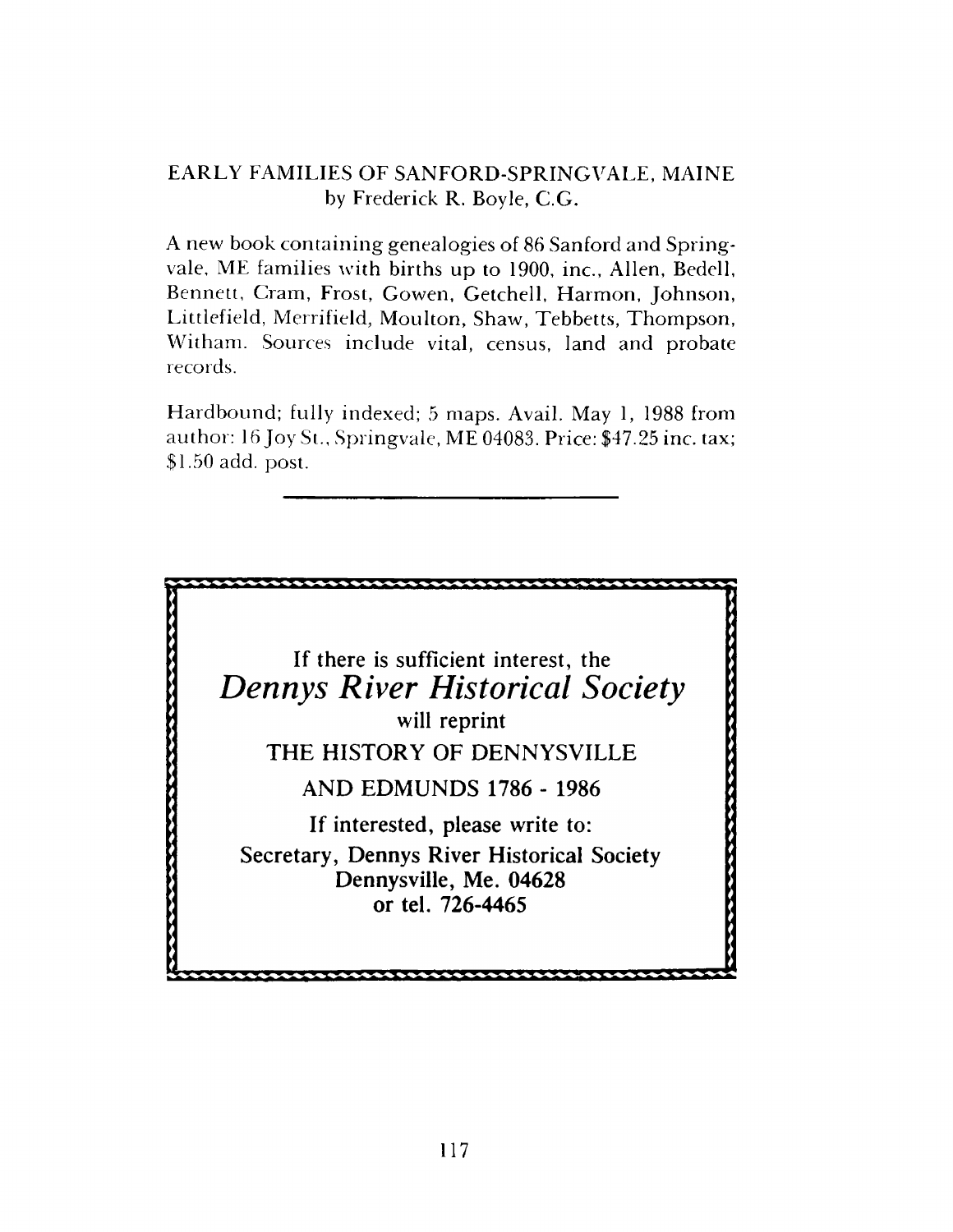# **THE PHOTO FINISH**

# **Specialists in Enhancing and Copying Old &. Faded Photographs**

We make excellent copies from cyanotypes, tin types & daguerreotypes.

### **Maine's Only Exclusive Custom Black & White Lab.**

Write or call for a free price list 10 Exchange Street - Room 216 Portland, Maine 04101 (207) 761-5861

குை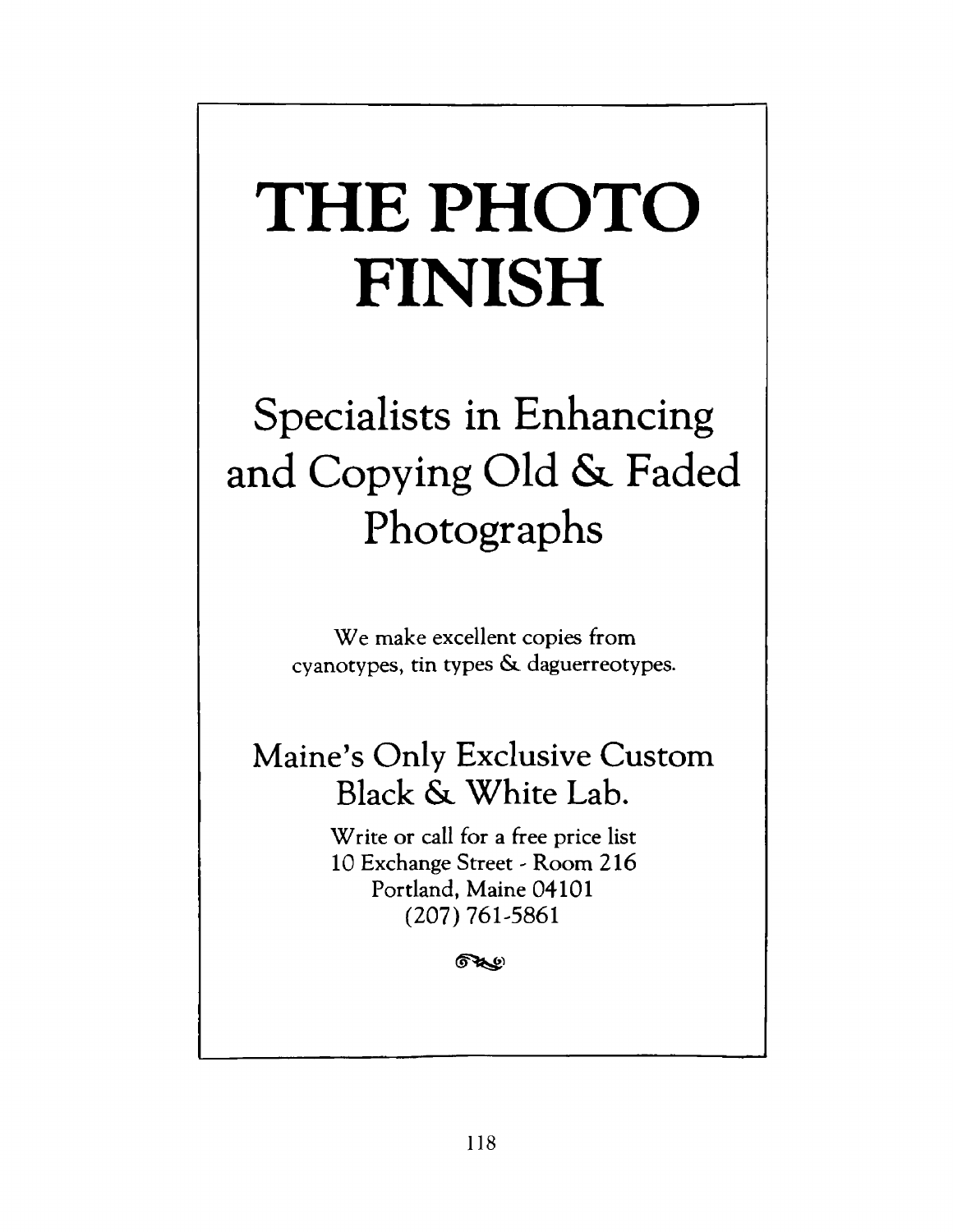#### **PRESENTING YOUR ROOTS**

Custom Designed

**ANNOTATED FAN CHARTS GENEALOGICAL CHARTS FAMILY TREES PRESENTATION BOOKLETS NAMES GRAPHICS DATA** *PROCESSING* **UNIQUE ANNIVERSARY & WEDDING GIFTS** 

> each project carefully executed to your specifications

> > Free Consultation

call or write:

**Douglas W. Cruger 9 Ellsworth St. Portland, Maine 04102 (207) 774-3318**

*"When* it's time to *preserve your roots* it's time *for us to talk."*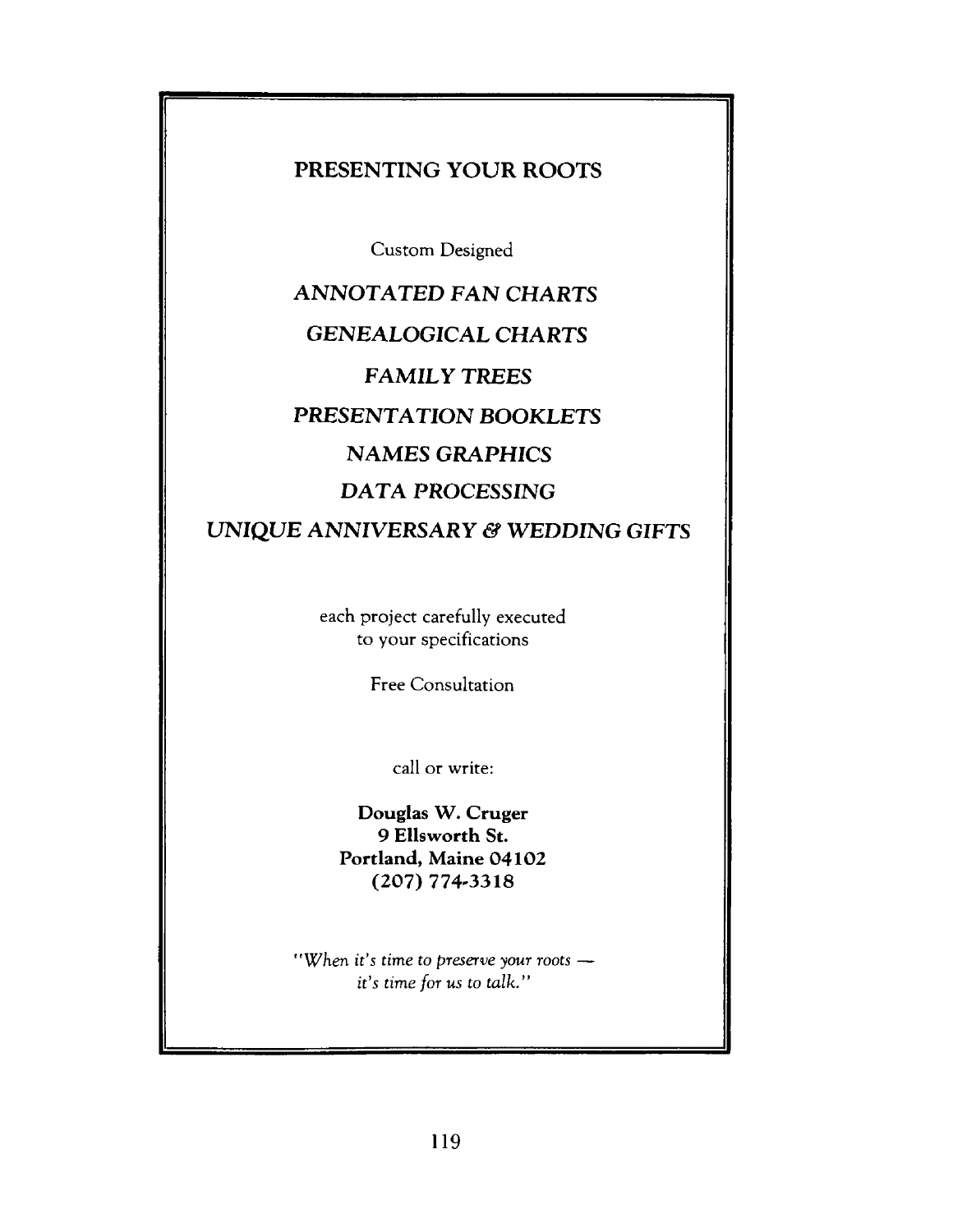Tuttle's Catalog No. 6

"GENEALOGY, LOCAL HISTORY AND HERALDRY"

Our catalog lists over 7,300 items including 3,600 genealogy and family history items; plus town and county histories, maps, atlases, church histories and related material on families, cities and towns throughout the U. S. and Canada. Special sections are devoted to heraldic bookplates, coats-of-arms, British records, genealogical reference works, surnames, periodicals, and more.

OUR LARGEST CATALOG EVER! 256 pages.  $\alpha$  Catalog No. 6  $\qquad$  \$5.00

> TUTTLE ANTIQUARIAN BOOKS, INC. Post Office Box 541 Rutland, VT. 05701-0541

> > .<br>I **die valle valle valle van** va**lle** van

#### HAVE YOU RECENTLY PUBLISHED A GENEALOGY? HAVE YOU LEFTOVER STOCK OF A PREVIOUSLY PUBLISHED GENEALOGY?

Our firm specializes in the sale of genealogies and family histories, and related material. We are always interested in acquiring new material to offer our customers, and to include in our catalogs. If you have published a genealogy and would like us to list it, or if you have leftover stock of an older book and would like assistance in storage or distribution, please inquire for further information. We are in a position to assist you. Write to:

#### TUTTLE ANTIQUARIAN BOOKS, INC. P. O. Box 541 Rutland, Vermont 05701

A copy of our current catalog #6, listing over 7,000 items, is available for \$5.00 postpaid.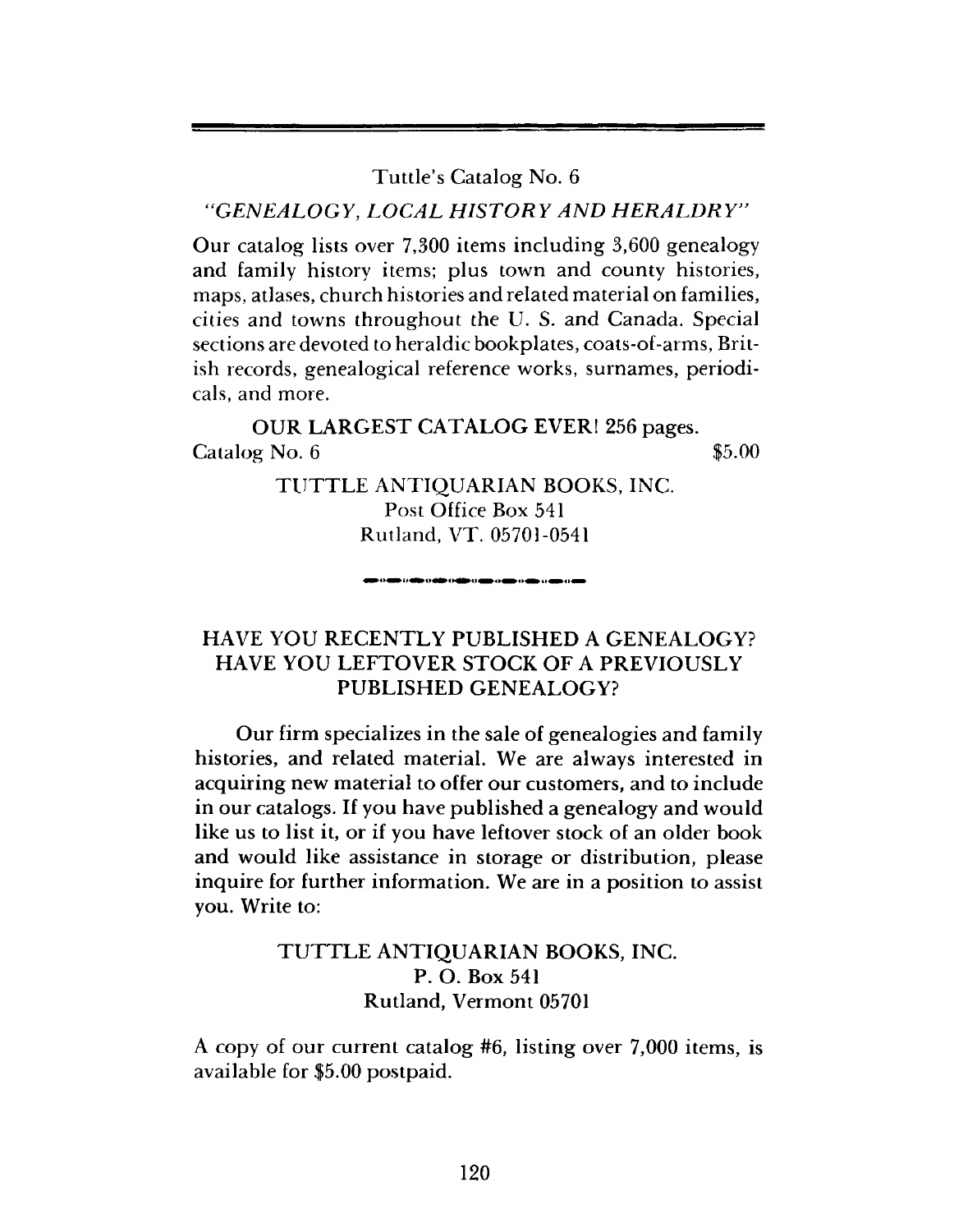

#### ANNUAL GIVING CONTRIBUTORS **BUSINESSES**

#### CORPORATE GIVING:

Anthony. Tucker & R. L. Day. Inc. (Portland) Bai Harhoi Banking & Trust (Bar Harbor) Ban idol! Galleries (Portland) Berry, Dunn. M< Neil *Sc* Parker (Portland) Bicknell Photo Service (Scarborough) Blake Company, W. L. (Portland) Boise Cascade Paper Company (Rumford) Boulos Company, The (Portland) Brown, J. B. *Sc* Sons (Portland) Burnham *Sc* Morrill Company (Portland) Canteen Service Company (South Portland) Carter Brothers (Portland) Casco Northern Bank. NA (Portland) Casco Printing Company (Westbrook) Chase. Leavitt & Company (Portland) Coastal Bank (Portland) Colpitis Travel Center (Portland) Cook Concrete Company (Portland) Courier-Gazette, Inc. (Rockland) Cunningham . F. YV. *Sc* Sons (Portland) Dingley Press, The (Freeport) Down East Energy (South Portland) Down East Enterprises. Inc. (Camden)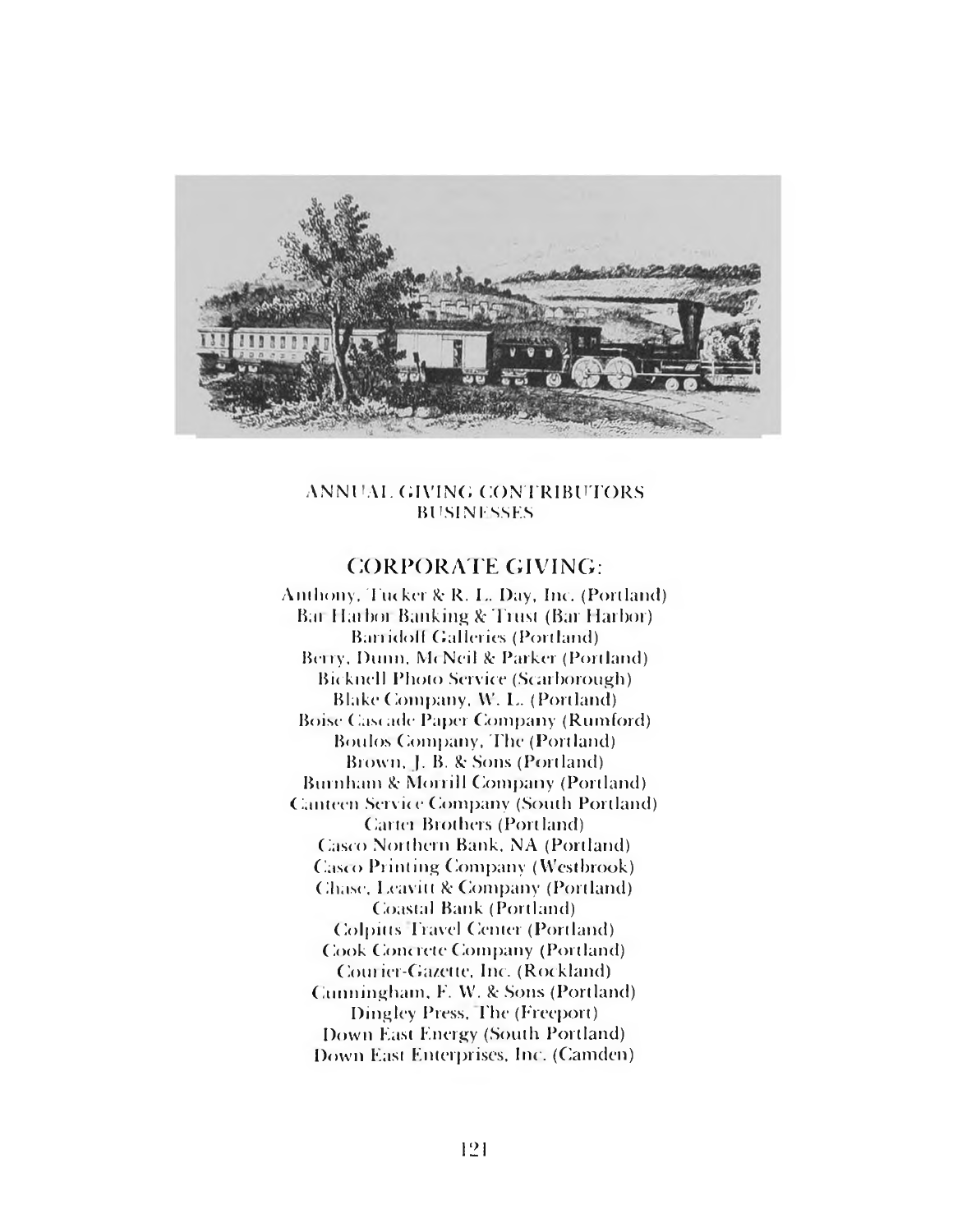EMP Sales, Inc. (Falmouth) First National Bank of Damariscotta (Damariscotta) Forest City Chevrolet/Saab (Portland) Fox, N. T. Company, Inc. (Portland) Franklin Savings Bank (Farmington) Furbush-Roberts Printing Co., Inc. (Bangor) Goold, J. E. & Company (Portland) Gorham Savings Bank (Gorham) Guilford Industries (Guilford) Hancock, M. S. Inc. (Casco) Hannaford Brothers Company (Portland) Harmon's Flowers (Portland) Harris Company, The (Westbrook) Hay *8c* Peabody (Portland) Holiday Inn By The Sea (Portland) Jordan's Meats, Inc. (Portland) Julia, James D. Inc. (Fairfield) Key Bankshares of Maine, Inc. (Portland) Kidder Peabody & Company, Inc. (Portland) LaVerdiere's Super Drug Stores (Waterville) Letterworks International (Portland) Locke Office Products, Inc. (Portland) Maine Broadcasting System (Portland) Maine Lubrication Service (Westbrook) Maine National Bank (Portland) Maine Savings Bank (Portland) Mancini, Anthony Inc. (Portland) Merrill Industries, Inc. (Portland) Merrill/Norstar Bank (Portland) Minott, J. W. Company (Portland) Morse, Payson & Noves (Portland) New Systems Laundry & Cleaners (Portland) Noyes 8c Chapman, Inc. (Portland) Oakhurst Dairy (Portland) Pape Chevrolet, Inc. (Portland) Peoples Heritage Bank (Portland) Pierce Furniture (Portland) Portland News Company (Portland) Portland Pine Line Corporation (South Portland) Public Cable Company (Portland) Roberts Office Supply (Westbrook) Roberts Pharmacy (Portland) Robinson, C. H. Paper Company (Portland) Robinson Manufacturing Company (Oxford) Rowe Ford Sales (Westbrook) Rufus Deering Company (Portland)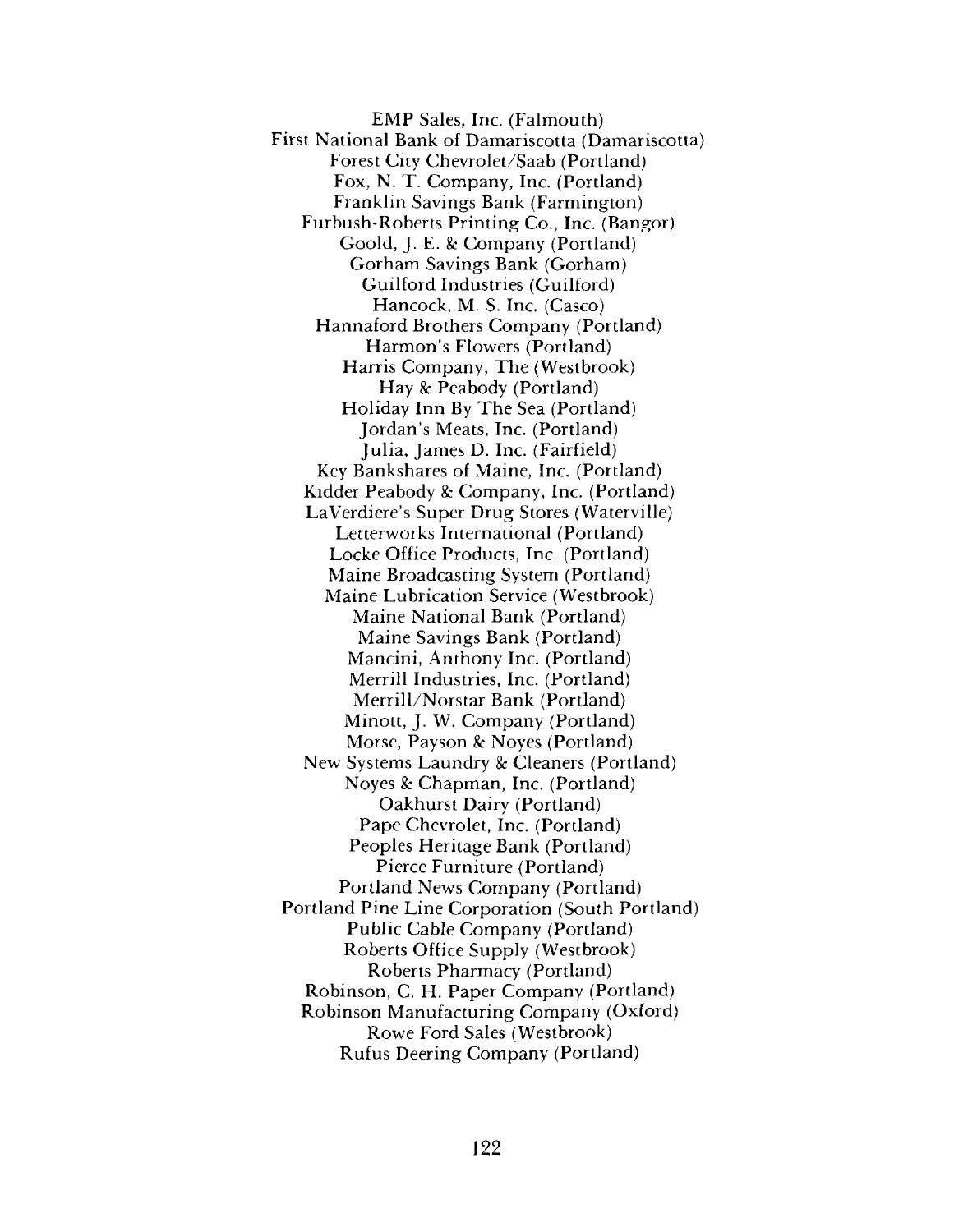Sargent, H. E. Inc. (Stillwater) Saunders Brothers (Westbrook) Schlotterbeck & Foss Company (Portland) Schultz Co., The (Falmouth) Sebago, Inc. (Westbrook) Seltzer & Rydholm, Inc. (Portland) Shaw's Supermarkets, Inc. (Portland) Stimson, Mark & Associates (Portland) Sun Savings & Loan Association (Portland) Tower Publishing Company Union Trust Company of Ellsworth (Ellsworth) Whip and Spoon, The (Portland) Young's Furniture Company (Portland)

#### MATCHING:

CIGNA Foundation Digital Equipment Corporation Philip Morris Company Saint Paul's Partnership in Giving Scott Paper Company U.S.G. Foundation

#### GRANTS:

Edward H. Daveis Fund Davis Foundation DAR, Maine State Branch Maine State Library Commission Maine Historic Preservation Commission Sewall Foundation Rosamond Thaxter Foundation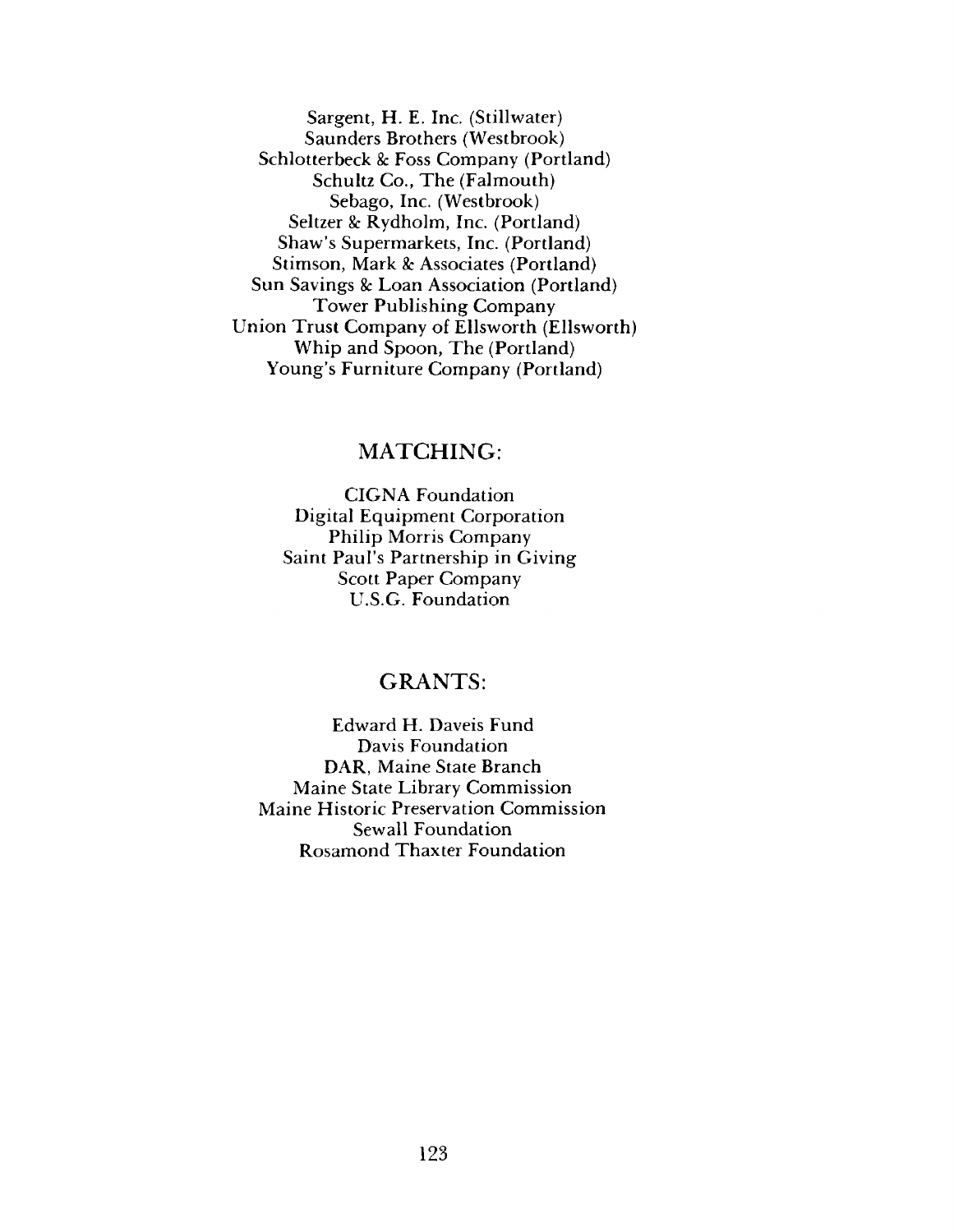#### *An Invitation to Membership*

#### MAINE HISTORICAL SOCIETY 485 Congress Street Portland, Maine 04101

The Maine Historical Society cordially invites you to join in the work of collecting, preserving, and publishing the history of the State of Maine, and of maintaining one of America's most notable historic homes, the Wadsworth-Longfellow House.

As an active member of the Society you will receive the *Maine Historical Society Quarterly*, the only journal in Maine devoted exclusively to the encouragement of scholarly investigation into Maine's history, open access to the stacks of the state's largest historical and genealogical research library, free admission to the Wadsworth-Longfellow House, and the privilege of participating in the meetings of the Society.

I would like to become a mem her of the Maine Historical Society in the category indicated below:

| Active            | \$20           |   |
|-------------------|----------------|---|
| Family            | \$30           | П |
| Sustaining        | 850            | П |
| Patron            | \$100          | O |
| <i>Benefactor</i> | $$250$ or more |   |
|                   |                |   |

*Name* \_

*Address*